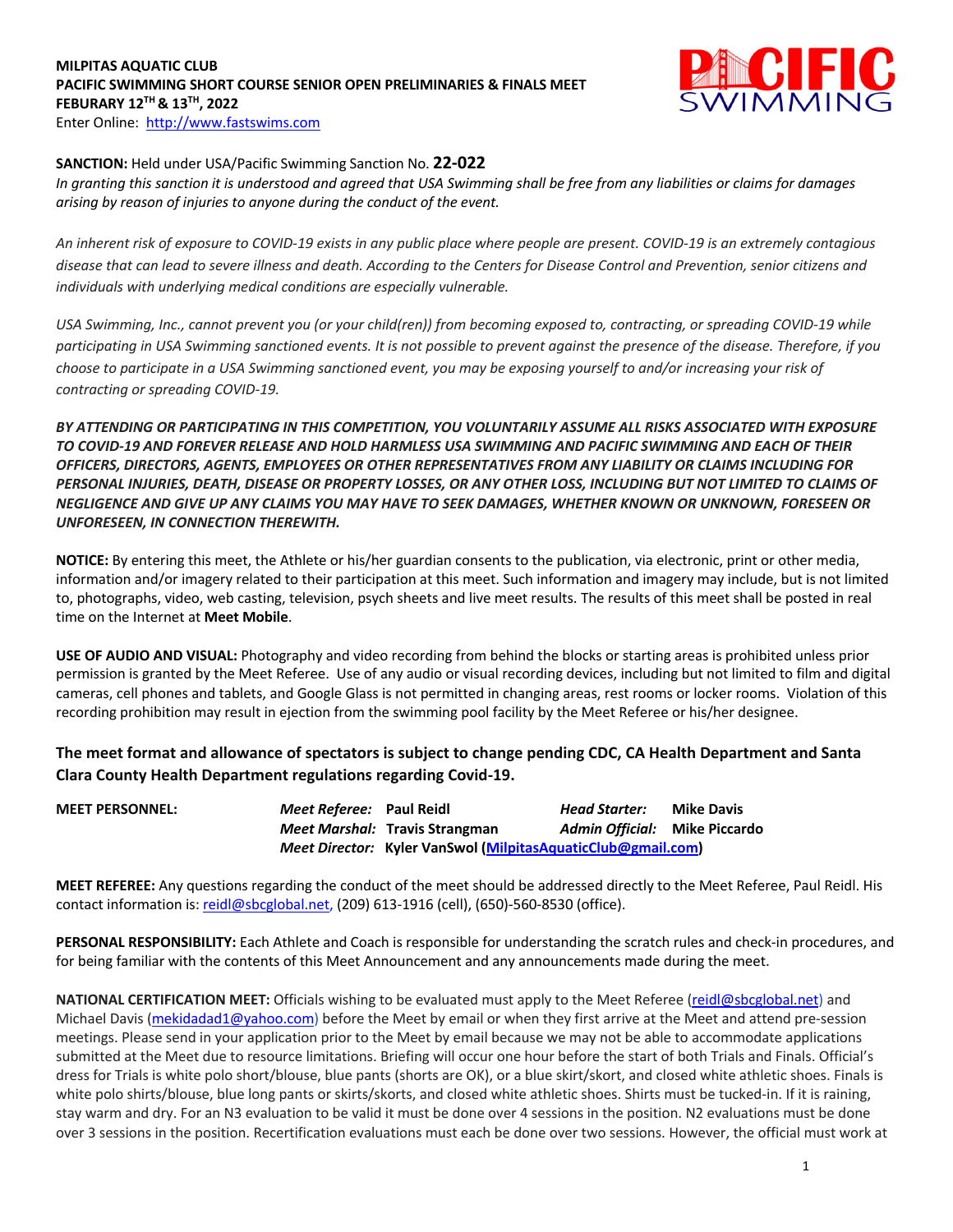least 4 sessions at the meet for advancement or recertification evaluation(s) to be valid. The application form can be found on the Pacific Swimming Website. All Officials should be certified at Level 2 for their positions to officiate at this meet. Level 1 Officials having the recommendations (in writing) to work their positions by their Zone Official's Chair may be accepted to officiate.

# **LOCATION:** Milpitas High School Pool, 1231 Arizona Ave, Milpitas CA, 95035

**DIRECTIONS:** From 880-Exit 8B for CA-237/Calaveras Blvd toward Milpitas/Mountain View. Turn Right onto CA-237 E/W Calaveras Blvd. Turn left onto N Abel St and continue onto Jacklin Rd. Turn left onto Arizona Ave. Destination will be on your right.

**COURSE:** Outdoor 25 yard pool with up to 10 lanes available for competition for prelims. 8 lanes will be used for finals. An additional 6 lanes shall be available for warm-up/cool down throughout the competition. The minimum water depth for the shallow end course, measured in accordance with Article 103.2.3, is 7'6" at the start end and 7'6" at the turn end. In accordance with Article 104.2.2C(4) the competition course has not been certified.

**TIME:** Meet shall begin at 9:00 AM each day with warm-ups from 7:30 AM to 8:45 AM each day. Finals shall begin at 4:00 PM with warm-ups from 2:45 PM to 3:45 PM

**RULES:** • Current USA and Pacific Swimming rules and warm-up procedures shall govern the meet. A copy of these procedures shall be posted at the Clerk-of-Course.

• The local facilities guidelines, restrictions and interpretation of the local public health guidelines shall be followed at this meet.

 • All applicable adults participating in or associated with this meet, acknowledge that they are subject to the provisions of the USA Swimming Minor Athlete Abuse Prevention Policy ("MAAPP"), and that they understand that compliance with the MAAPP policy is a condition of participation in the conduct of this competition.

- All events shall swim fast to slow, with the fastest three heats circle seeded.
- Athletes may compete in a maximum of three (3) events per day.
- All events shall be Preliminaries/Finals **except the 1650, which will be a timed final swum between sessions**
- There will be a Championship Final, Consolation Final, and Bonus Final, swum in that order, with 8 Athletes qualifying for each final heat.

 • If local conditions warrant it, the Meet Referee, with the concurrence of the Meet Director, may require a mandatory scratch down. Immediate cash refunds shall be made for any mandatory scratches.

• All Coaches and Officials shall wear their USA Swimming membership cards in a visible manner.

**ATTENTION HIGH SCHOOL ATHLETES:** High School Athletes in season need to be Unattached from this meet. It is the Athlete's responsibility to be Unattached from this meet. Athletes can un-attach at the meet if necessary. This does not apply to Athletes swimming under the rules of the Nevada Interscholastic Activities Association (NIAA).

**UNACCOMPANIED ATHLETES:** Any USA Swimming Athlete-Member competing at the meet shall be accompanied by a USA Swimming Member-Coach for the purposes of Athlete supervision during warm-up, competition and warm-down. If a Coach-Member of the Athlete's USA Swimming Club does not attend the meet to serve in said supervisory capacity, it is the responsibility of the Athlete or the Athlete's legal guardian to arrange for supervision by a USA Swimming Member-Coach. The Meet Director or Meet Referee may assist the Athlete in making arrangements for such supervision; however, it is recommended that such arrangements be made in advance of the meet by the Athlete's USA Swimming Club Member-Coach.

**RACING STARTS:** Athletes shall be certified by a USA Swimming Member-Coach as being proficient in performing a racing start or shall start the race in the water. It is the responsibility of the Athlete or the Athlete's legal guardian to ensure compliance with this requirement.

**RESTRICTIONS:** • Smoking and the use of other tobacco products is prohibited on the pool deck, in the locker rooms, in spectator

- seating, on standing areas and in all areas used by Athletes, during the meet and during warm-up periods.
- Sale and use of alcoholic beverages is prohibited in all areas of the meet venue.
- No glass containers are allowed in the meet venue.
- No cell phone, computer or tablet use is allowed in any bathroom or changing room as per USA Swimming Safe Sport.
- Only Athletes, Coaches, Officials, and Volunteers shall be allowed on the pool deck.
- Deck changes are prohibited.

 • Destructive devices, to include but not limited to, explosive devices and equipment, firearms (open or concealed), blades, knives, mace, stun guns and blunt objects are strictly prohibited in the swimming facility and its surrounding areas. If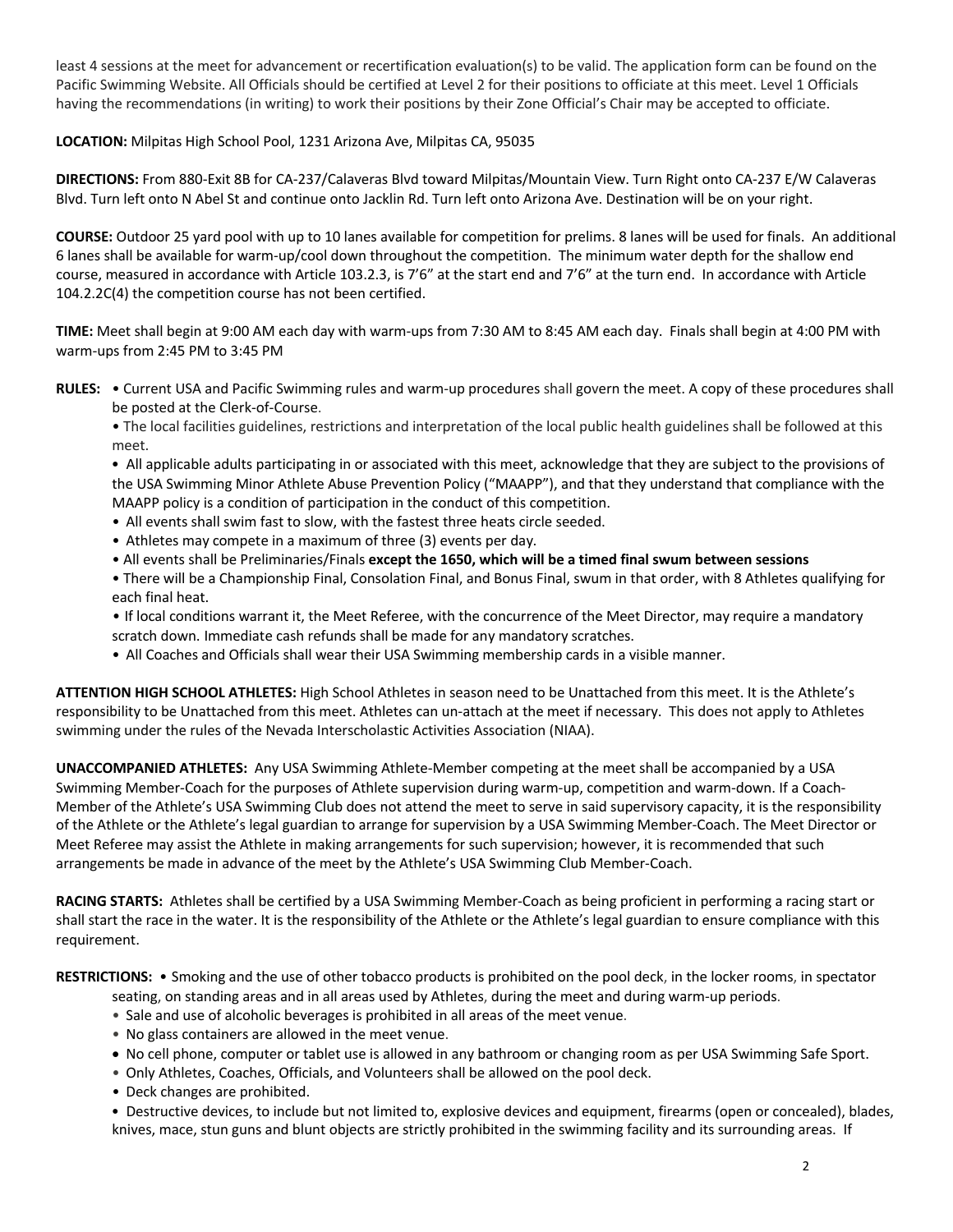observed, the Meet Referee or his/her designee may ask that these devices be stored safely away from the public or removed from the facility. Noncompliance may result in the reporting to law enforcement authorities and ejection from the facility. Law enforcement officers (LEO) are exempt per applicable laws.

 • Operation of a drone, or any other flying apparatus, is prohibited over the venue (pools, Athlete/Coach areas, Spectator areas and open ceiling locker rooms) any time Athletes, Coaches, Officials and/or Spectators are present.

• Find Parking on street. No parking on school grounds. Please read all signs before parking. Be respectful of the neighborhood

- No tents will be permitted on the pool deck.
- No person shall be permitted on school grounds other than the swimming pool and pool parking lot.
- No person shall be permitted to exit or enter the pool area through the gates at the back of the facility.
- No early set up will be permitted

**ELIGIBILITY:** • Athletes shall be current members of USA Swimming, and shall enter their name and registration number on their entries exactly as they are shown in their USA Swimming Registration. If this is not done, it may be difficult to match the Athlete with the registration and times database. The meet host shall check all Athlete registrations against the SWIMS database and if not found to be registered, the Meet Director shall accept the registration at the meet (a \$10 surcharge shall be added to the regular registration fee). Duplicate registrations shall be refunded by mail.

• Athletes 13 and Over are eligible to enter this meet. There is no proof of time. Entry times should be the Athlete's actual time and not the minimum standard.

• Athletes 11 and 12 years of age shall meet the Senior Open time standard as outlined by Pacific Swimming time verification procedures. No refunds shall be given if a time cannot be proven.

- Athletes under the age of 11 years are not eligible to compete
- Athletes with a disability are welcome to attend this meet and should contact the Meet Director or Meet Referee regarding special accommodations.
- No time conversions shall be accepted.
- Entries with "NO TIME" shall be REJECTED.
- The Athlete's age shall be the age of the Athlete on the first day of the meet.

**SEEDING:** Event seeding shall be in the following order: conforming short course yards, non-conforming long course meters, and non-conforming short course meters - USA Swimming rules 207.11.7B. **See Rules for distance events seeding**.

**SCRATCH RULE PRELIMINARIES:** Closing for the Saturday preliminary session will be Friday, **February 11th** at 5:30 pm. Coaches must e-mail their scratches to the Meet Referee, Paul Reidl (reidl@sbcglobal.net) and the Admin Referee, Mike Piccardo (mpiccardo@pacswim.org). Closing for the Sunday preliminary session will be on Saturday, February 12th 30 minutes after the start of Saturday's FINALS. The scratch box will be located at the Scratch Desk at the start of the meet on Saturday until the scratch deadline. The penalty for failure to compete in an individual preliminary heat in which such Athlete is entered and has not been scratched will be:

- Barred from the rest of his/her events that day, including relays.
- If the Athlete qualifies for a final before missing an event, they may swim that final.
- The Athlete shall not be seeded in any further individual events on succeeding days unless that Athlete declares an intent to swim prior to the close of the scratch box for that day's events.

**SCRATCH RULE FINALS:** Any of the top 24 Athletes qualifying for any level of finals in an individual event who does not wish to compete shall scratch within 30 minutes after the announcement of qualifiers. During this period, qualifiers may also notify the Referee that they may not intend to compete in Bonus, Consolation or Championship Finals. In this case they shall declare their final intention within 30 minutes after the announcement of qualifiers following their last individual Preliminary Event. In a non-positive check-in Preliminaries & Finals meet any Athlete qualifying for a Bonus Final, Consolation Final or Championship Final race in an individual event who fails to show up in said Bonus Final, Consolation Final or Championship Final race prior to calling the alternate shall be barred from further competition for the remainder of the Meet. If the No-Show occurs on the last day that the Athlete is entered in an individual final event in the meet, and no other individual event penalty is applicable, the Athlete shall then be fined \$100.00. The fine shall be increased to \$150.00 if after 30 days of receiving the letter of notification the party has not made the payment.

**ENTRY FEES:** \$8.50 per individual event plus an \$8.00 per Athlete participation fee. \$20.00 per relay event. Relay only Athletes are not subject to the athlete participation fee. Entries shall be rejected if payment is not sent at time of request. No refunds shall be made, except mandatory scratch downs.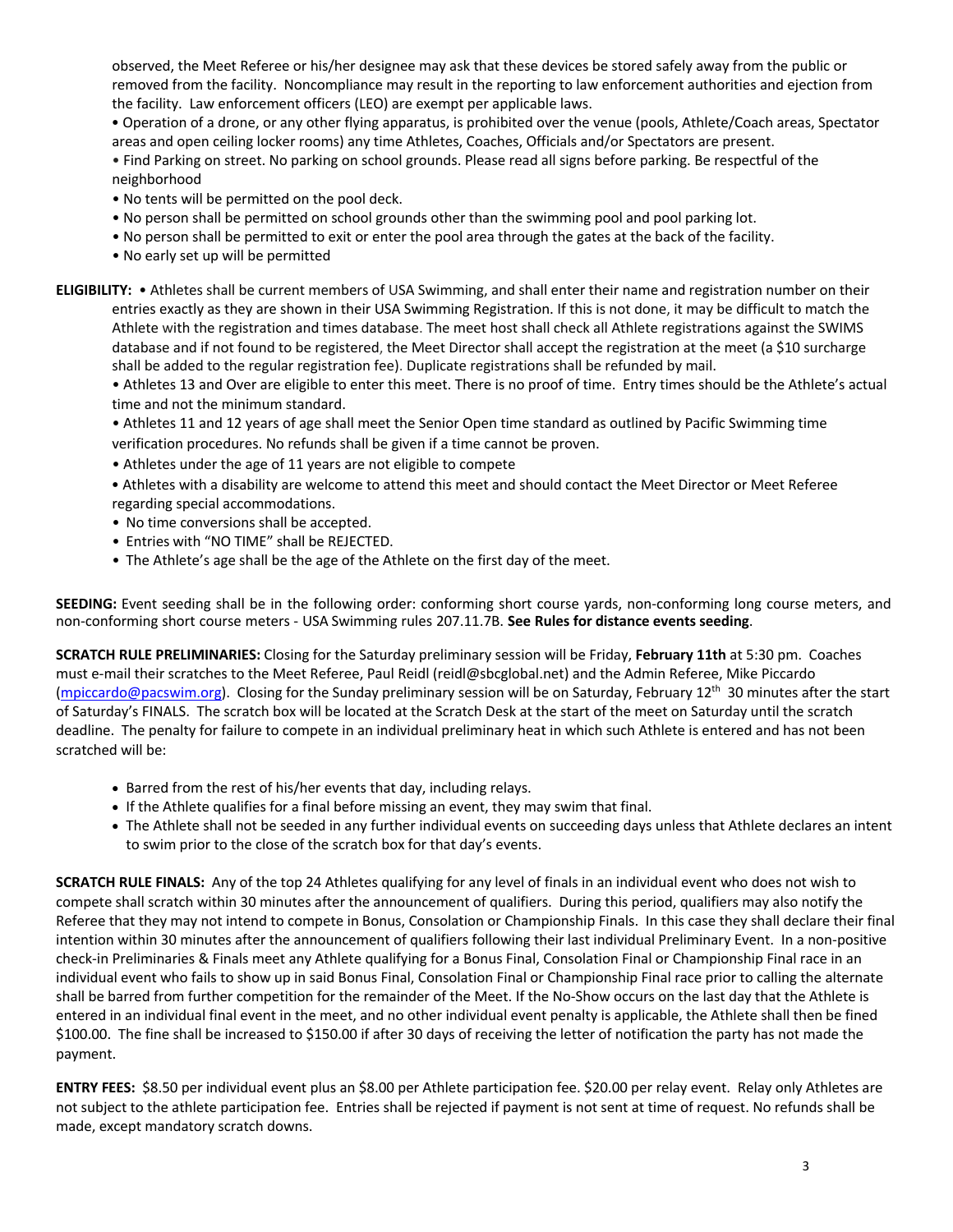**ONLINE ENTRIES:** To enter online go to **http://www.fastswims.com** to receive an immediate entry confirmation. This method requires payment by credit card. FastSwims charges a processing fee for this service, 6.5% of the total Entry Fees plus \$0.75 per transaction, regardless of number of Athletes. Please note that the processing fee is a separate fee from the Entry Fees. If you do not wish to pay the processing fee, enter the meet using a mail entry. Entering online is a convenience, is completely voluntary, and is in no way required or expected of an Athlete by Pacific Swimming. Online entries will be accepted through Monday, February 7th. **Relay only Athletes must be emailed to MilpitasAquaticClub@gmail.com before the entry deadline. Email should include First Name, Last Name, USA Swimming ID#, and gender.**

**MAILED OR HAND DELIVERED ENTRIES:** Entries shall be on the attached consolidated entry form. Forms shall be filled out completely and printed clearly with Athlete's best time. Entries shall be entered using the current Pacific Swimming procedure: and postmarked by midnight, Saturday, **February 5th** or hand delivered by 6:30 p.m. Monday, **February 7th.** No late entries shall be accepted. Requests for confirmation of receipt of entries should include a self-addressed envelope.

**Make check payable to: Milpitas Aquatic Club Mail entries to: Milpitas Aquatic Club Hand deliver entries to: Kyler VanSwol**

**754 The Alameda, Apt 7102 1231 Arizona Ave San Jose, CA 95126 Milpitas, CA 95035** 

**AWARDS:** None.

**ADMISSION:** Free.

**HOSPITALITY:** Hospitality available for Coaches, Officials, Timers, and Volunteers. Lunches will be provided for Coaches and working Officials. There **will not be** a snack bar.

| Saturday, Feb 12th |                    |                |  |  |  |  |  |
|--------------------|--------------------|----------------|--|--|--|--|--|
| <b>EVENT</b><br>#  | <b>EVENT</b>       | <b>EVENT#</b>  |  |  |  |  |  |
| 1                  | <b>500 FREE</b>    | $\overline{2}$ |  |  |  |  |  |
| 3                  | 200 BACK           | 4              |  |  |  |  |  |
| 5                  | 100 BREAST         | 6              |  |  |  |  |  |
| 7                  | <b>200 FLY</b>     | 8              |  |  |  |  |  |
| 9                  | <b>100 FREE</b>    | 10             |  |  |  |  |  |
| 11                 | 200 I.M.           | 12             |  |  |  |  |  |
| 13                 | 4x100 Medley Relay | 14             |  |  |  |  |  |
|                    | <b>Session 2</b>   |                |  |  |  |  |  |
| 15                 | <b>1650 FREE</b>   | 16             |  |  |  |  |  |

# **ORDEROF EVENTS**

|                 | Saturday, Feb 12th |               | Sunday, Feb 13th |                  |               |  |  |  |  |
|-----------------|--------------------|---------------|------------------|------------------|---------------|--|--|--|--|
| <b>ENT</b><br># | <b>EVENT</b>       | <b>EVENT#</b> | <b>EVENT#</b>    | <b>EVENT</b>     | <b>EVENT#</b> |  |  |  |  |
| $\mathbf{1}$    | <b>500 FREE</b>    | 2             | 15               | 400 I.M.         | 16            |  |  |  |  |
| 3               | 200 BACK           | 4             | 17               | <b>200 FREE</b>  | 18            |  |  |  |  |
| 5               | 100 BREAST         | 6             | 19               | <b>100 FLY</b>   | 20            |  |  |  |  |
| $\overline{7}$  | <b>200 FLY</b>     | 8             | 21               | 50 FREE          | 22            |  |  |  |  |
| 9               | <b>100 FREE</b>    | 10            | 23               | 200 BREAST       | 24            |  |  |  |  |
| 11              | 200 I.M.           | 12            | 25               | 100 BACK         | 26            |  |  |  |  |
| 13              | 4x100 Medley Relay | 14            | 27               | 4x100 Free Relay | 28            |  |  |  |  |
|                 | <b>Session 2</b>   |               |                  |                  |               |  |  |  |  |
| 15              | <b>1650 FREE</b>   | 16            |                  |                  |               |  |  |  |  |

Athletes entered in the 1650 Freestyle shall provide their own timers and lap counters.

Events 15-16 shall be swum fastest to slowest alternating women and men There shall be a 10 minute break before the start of these events

Time standards may be found at: http://www.pacswim.org/swim-meet-times/standards